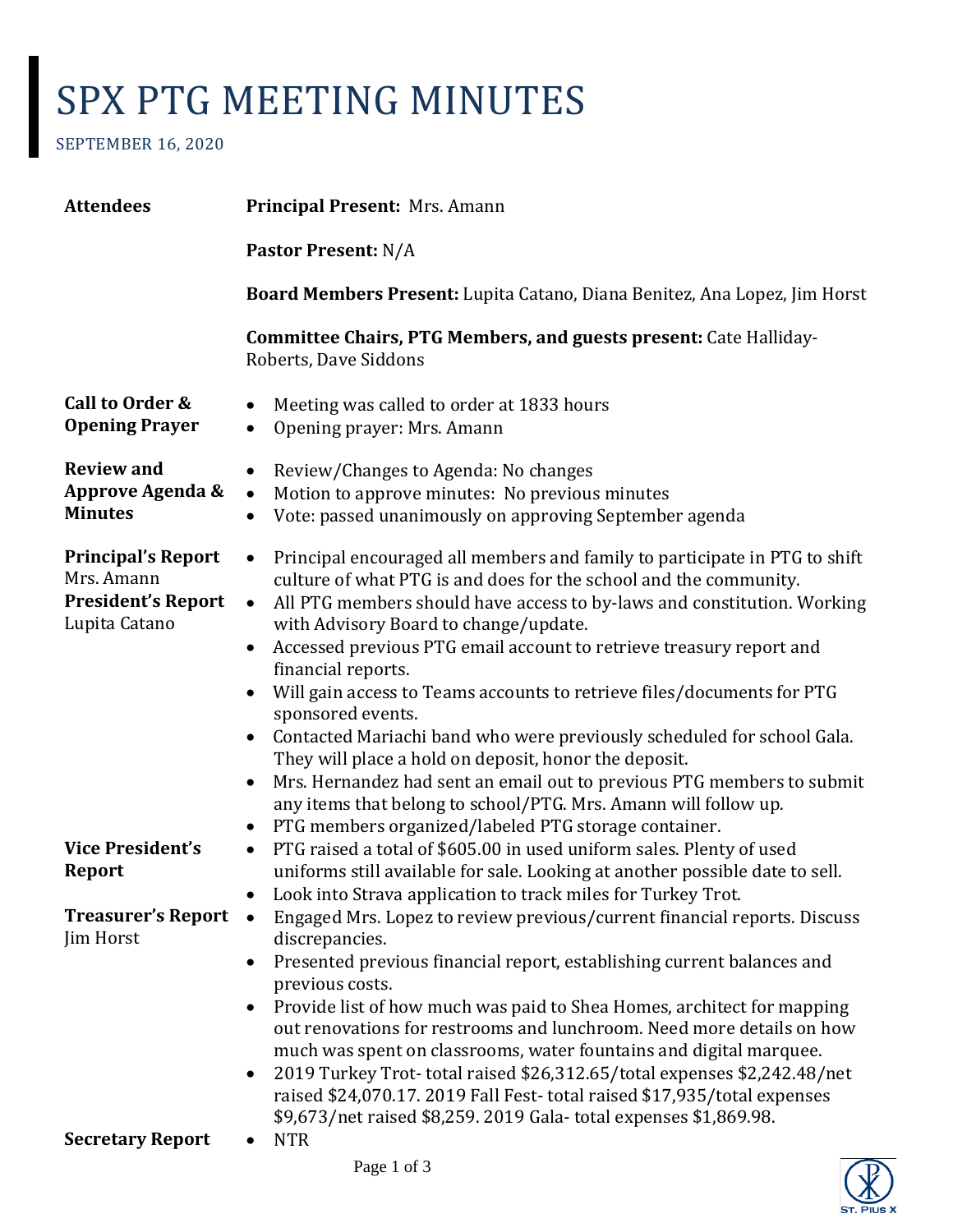## SPX PTG MEETING MINUTES

SEPTEMBER 16, 2020

Ana Lopez **Room Parent Coordinator Report** Cate Roberts

**Fundraising/ Marketing Coordinator Report** Dave Siddons

- Survey to be sent out to parents polling for room parents volunteers, committees, events, etc.
- Once polling is complete, a meeting will be set up through zoom to communicate duties and responsibilities and upcoming events.
- Continue to receive updates on class projects/baskets from teachers and parents. Need to locate them.
- Parents need to submit money and gift cards to Mrs. Lopez, to avoid any issues between parents and PTG. Money collected should go toward the classes account for future projects/events. Email to be sent out to parents to update them on the status of money/gift cards.
- Halloween Trunk or Treat, each classroom will be responsible for decorating a vehicle and passing out candy to students. Map was presented to show placement of vehicles, entrance, exit, temperature/sanitizing station, etc.
- Decorate school on 10/02/2020 after the blessing of the animals to promote a healthy and joyous Halloween (guidelines have been established by Father Jay and should be followed).
- Virtual Turkey Trot, the biggest fundraising event, need ideas.
- Spring event will be replaced by family-oriented event, more information to follow.
- Christmas Wreaths fundraiser. Packets with brochures with information to be sent with children in their backpacks. Drafting email to be sent out to parents to be on the lookout for packets. 10/06/2020 place packets in kids' backpacks, 10/16/2020 collect sales, 10/22/2020 final email to parents. Fundraising ends 10/26/2020 with an estimated delivery date of 11/30/2020-12/04/2020. Begin fundraising outside of Mass on 10/04/2020.
- Amazon Smile, Mrs. Amann will follow up with Father Jay about account and how to separate school from parish.
- Box Tops, Mrs. Amann will include link in next week's newsletter.
- Popcorn sales to possibly begin in November after wreath sales.
- Krispy Kreme purchase cards for additional fundraising throughout the year.
- Kona Ice school receives 15% of all sales, possible booking for Trunk or Treat. Collecting money through FACTS or Venmo (school accounts)
- Turkey Trot going virtual, continue to brainstorm for ideas on how this event may be executed.
- Drafting solicitation letter for potential sponsors/donations for future events.
- Push fundraising in every social media platform, parish/school newsletter.